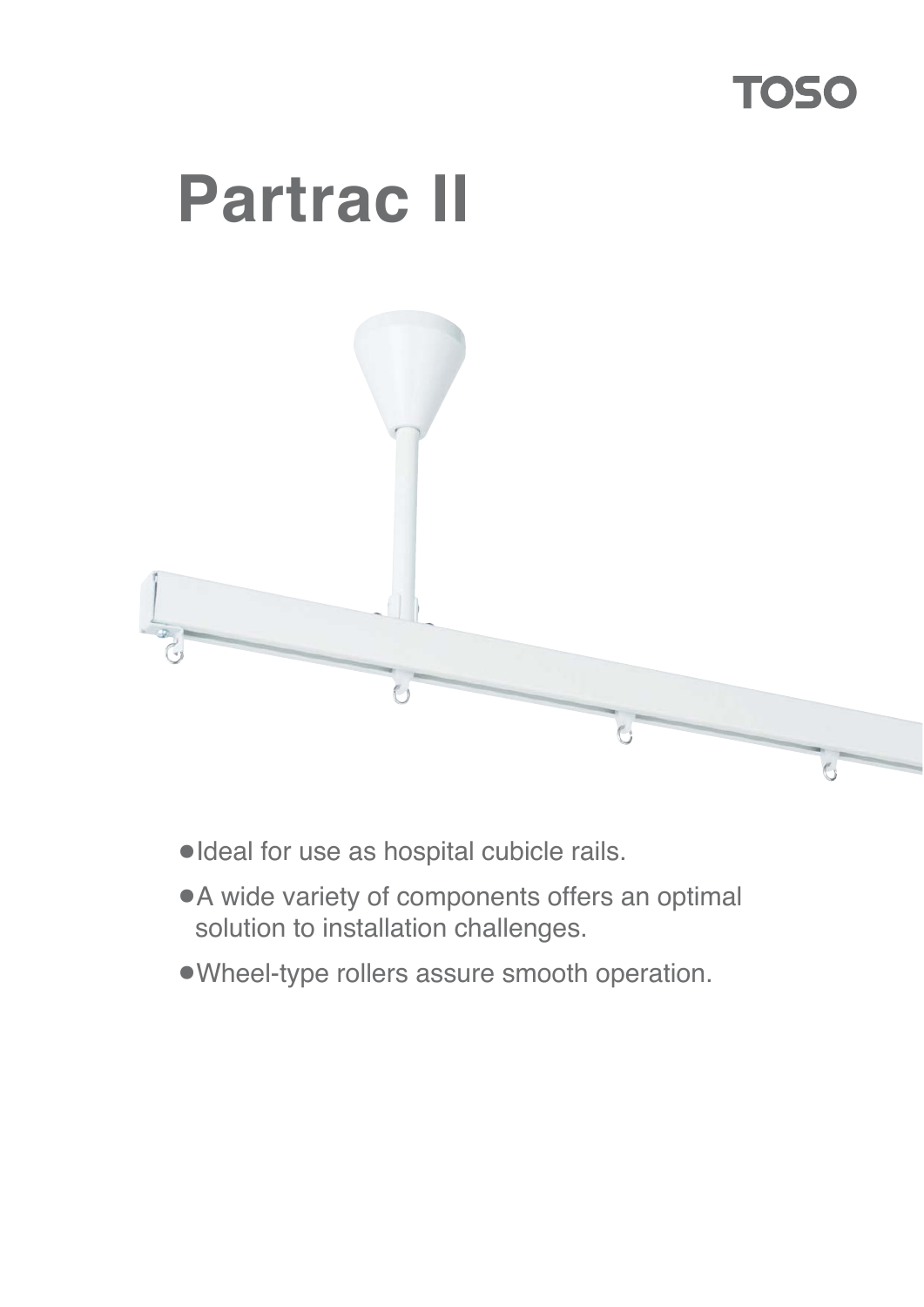#### **Partrac II's Unique Features and Applications**

### **Application versatility with the Fixed Hanger Rod and Adjustable Hanger Rod A.**

Two types of hangers are available. The Fixed Hanger Rod provides a neat appearance while the Adjustable Hanger Rod A offers extra convenience when hanging directly above the rail is not possible.

\*The Fixed Hanger Rod includes a base, cover and hanger rod. \*Available in two colors: white or natural.



#### **New Delac and C Type rollers can be used.**

Being able to use different types of rollers enables more efficient use of stock. New Delac IV Rollers can not be used.



#### **Standard curve rails and customized rails are available.**

Because of short delivery time, standard curved rails are recommended when installation is urgent. Delivery of customized curved rails takes a little longer but they offer advantages in terms of strength and price.

•Standard curved rails

 $0.5$  m  $\times$  0.5 m (20"  $\times$  20") and 1.0 m  $\times$  1.0 m (39"  $\times$  39") rails are available.





(Entrance)

Partition image for Adjustable Hanger Rod A



•Customized curved rails

- A single rail can be up to  $5.0$  m (197") long.
- \*The bending method used differs depending on whether New Delac or C Type Rollers are used. Be sure to specify which rollers are to be used when you order.



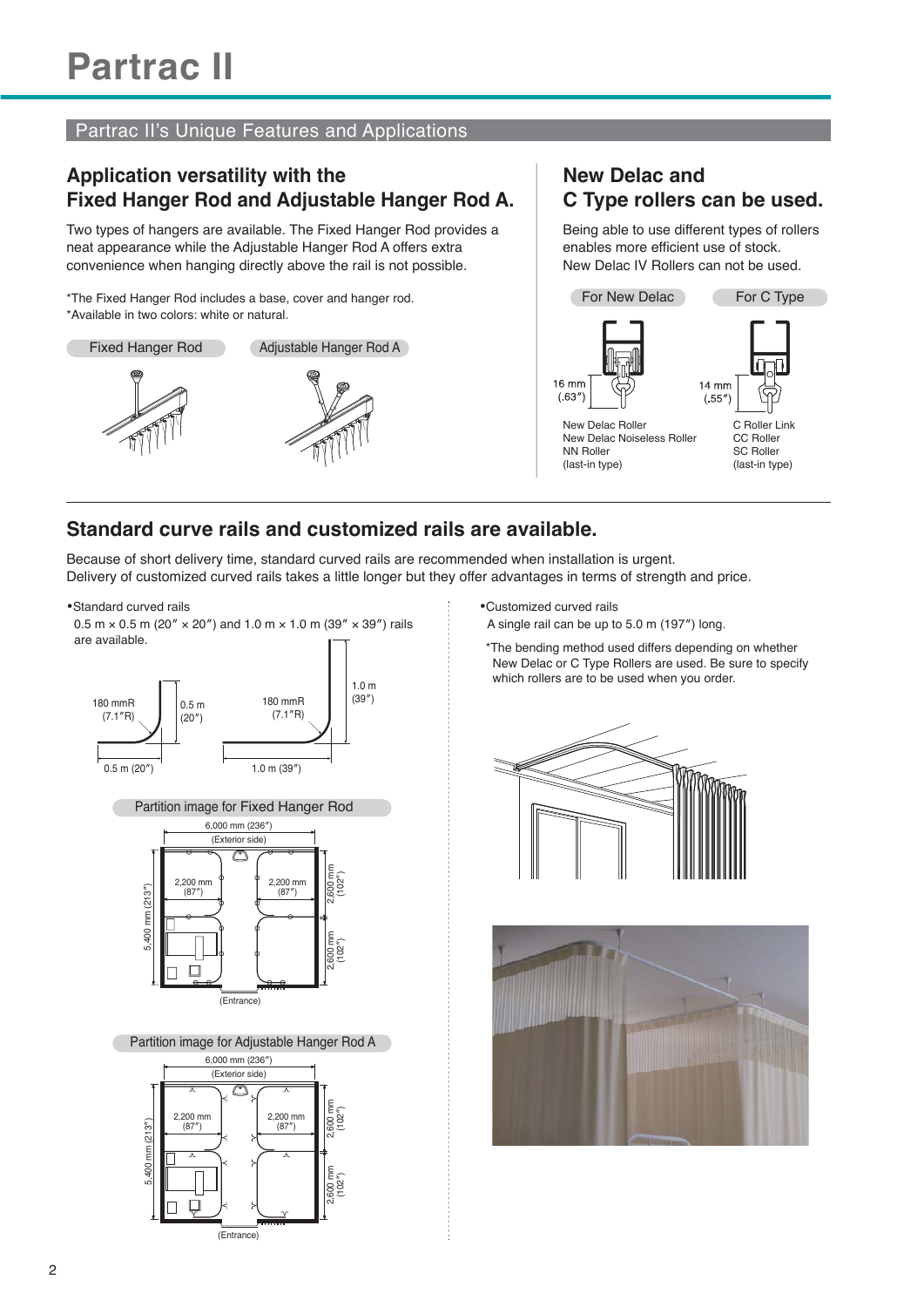#### **Special Wall Brackets provide flexible Parts for IV are available. angles to a Partrac II installation.**

No hassle to install a straight rail in a corner end or to make a triangle corner using a curved rail and a hanger.



Use New Delac and Supertrac Rails.



#### **A variety of last-in parts**

The Overhead Hanger B, Curved Connector B, T Type Curved Connector and Double Connector B can be mounted after a rail has been installed. Overhead Hanger B in particular saves installation time and energy.



#### **Partitioning is flexible, by using the Last-in Intermediate Stop**

Last-in Intermediate Stop is usable both fix and open/close the curtain.



Last-in Intermediate Stop



Curtain hook is fixed by turning the hole toward the front.

When the hole is turned sideways, MG Carrier can be attracted.

 $13$  mm  $(.51'')$ 

#### **Reduce the curtain interference, by using the Double Connector C**



Rails can be fixed at interval of 60 mm (2.4") or 30 mm (1.2"). Reduce interference between the curtains, open/close curtains smoothly.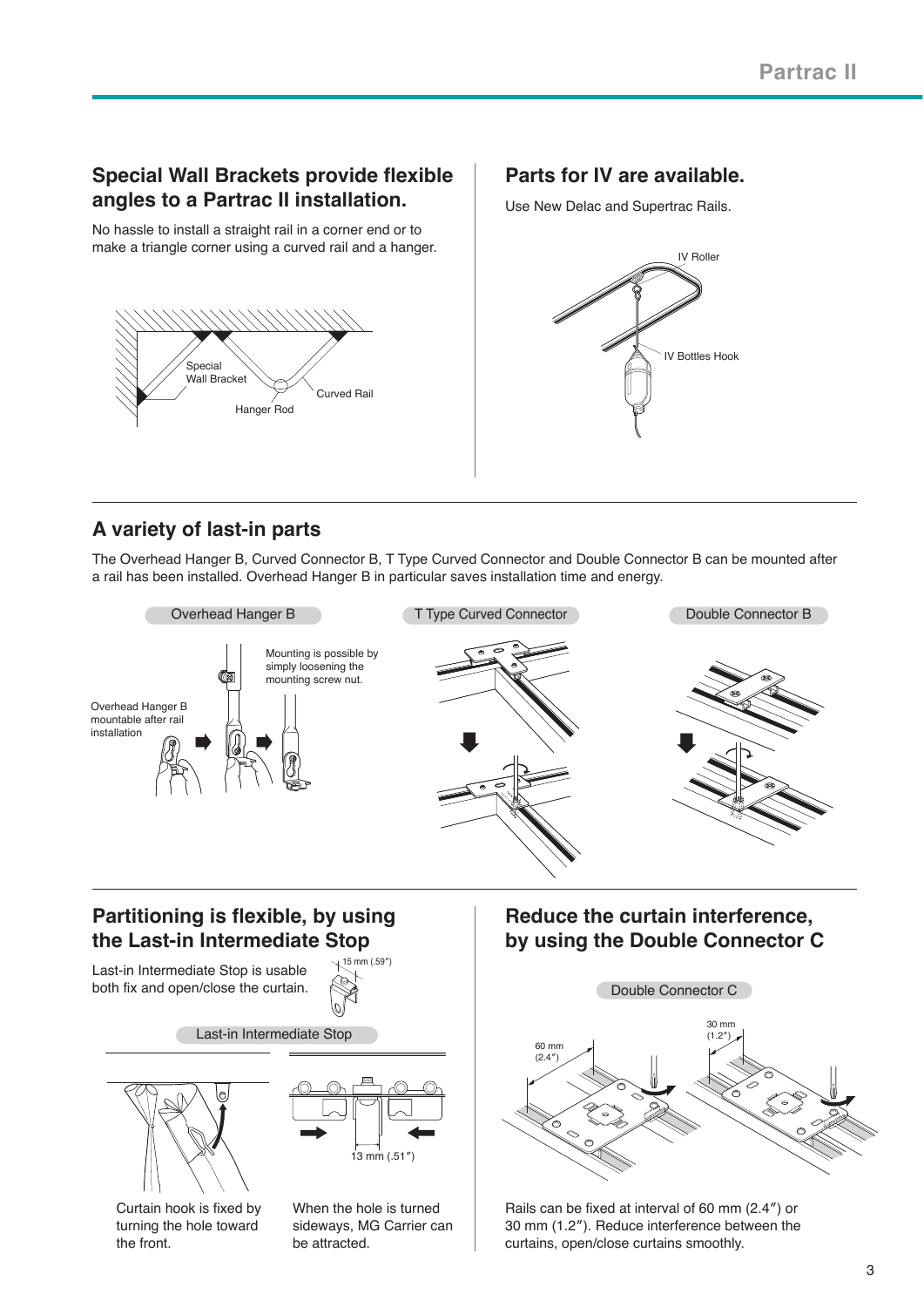#### Materials and Finishes

| Parts                                          |           | Material<br>Finish |         | Parts                   |           | Material        | Finish  |  |
|------------------------------------------------|-----------|--------------------|---------|-------------------------|-----------|-----------------|---------|--|
| Rail                                           | Silver    | Aluminum alloy     | Alumite |                         | Body      | Steel           | Alumite |  |
|                                                | White     | extrusion material | White   | End Stop                | Oval ring | Stainless steel |         |  |
| Roller<br>(C Type and New Delac<br>are common) | Plate     | Hard polyethylene  |         | <b>Bracket</b>          | Body      | Steel           |         |  |
|                                                | Wheel     | Acetal resin       |         | Adjustable Hanger Rod A | Pipe      | Steel           |         |  |
|                                                | Oval ring | Stainless steel    |         | <b>Fixed Hanger Rod</b> |           | Aluminum        |         |  |

#### Bracket Installation Interval and Allowable Curtain Load

#### With fixed intervals of 1.5 m (59") .... 4 kg (8.8 lb)

\* When using in hospitals and other medical institutions, make sure that the rail is not made to bear the weight of a patient holding onto the curtain. If the load goes over that allowable, the curtain rail may come off from the brackets.

#### Partrac II Installation Method

#### Straight Partition



When both ends of the rail can be secured to the wall, use Wall Brackets for installation. If the rail is longer than 1.5 m (59"), use Hanger Rods at intervals of 1.5 m  $(59'')$  or less.



If one end of the rail can not be secured to the wall, hang Adjustable Hanger Rods in a V type suspension to prevent swinging. If the rail is longer than 1.5 m (59"), also install Hanger Rods at intervals of 1.5 m (59") or less. (For Fixed hanger Rods 350 and 500, hang at intervals of 1.0 m/39" or less.)



When a T Type Curved Connector is used, install the Hanger Rod as shown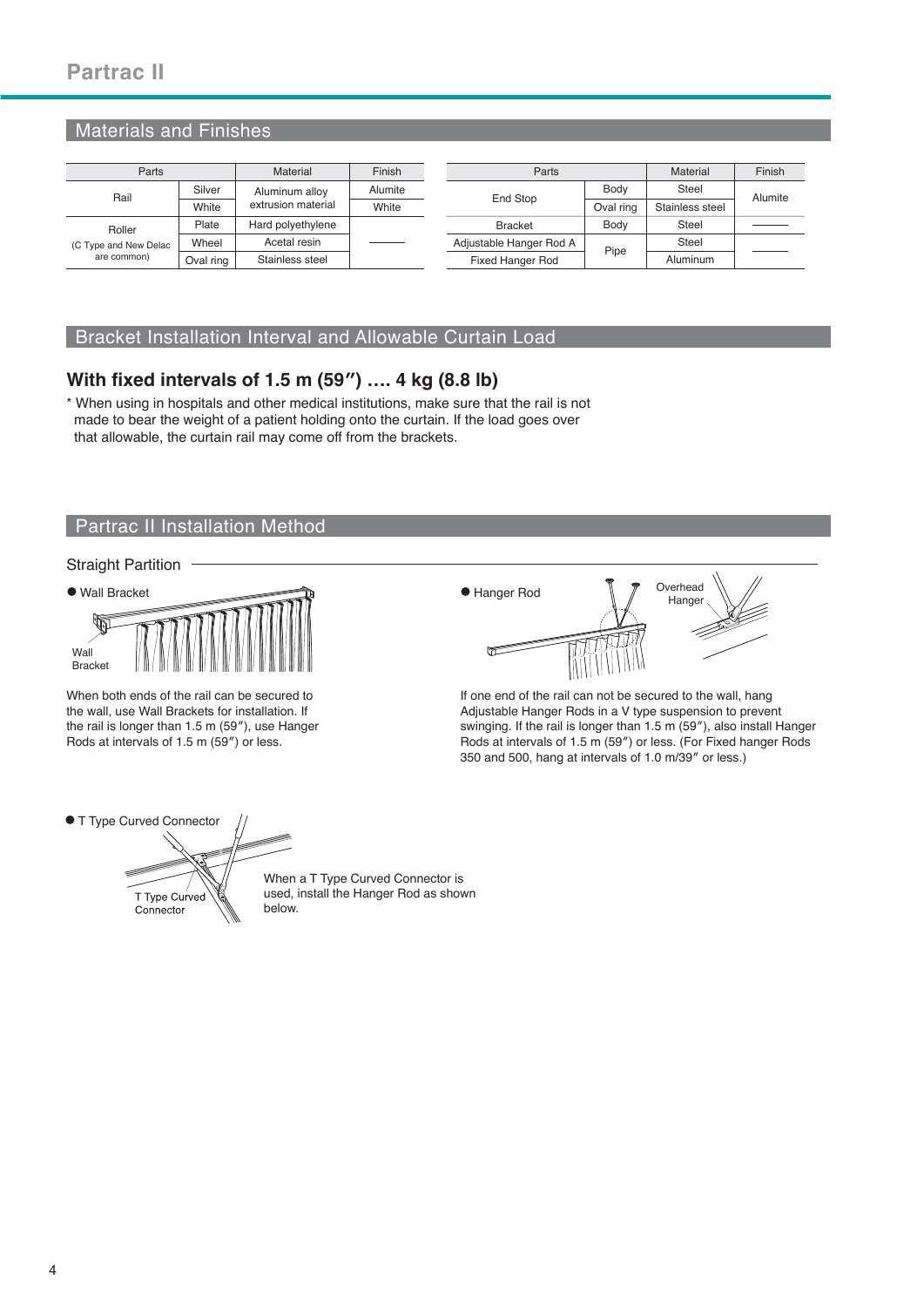#### Curved Partition



For partitions using a curved rail, be sure to use Hanger Rods in a V type suspension in corners. If the rail is longer than 1.5 m (59"), also install Hanger Rods at intervals of 1.5 m (59") or less. If one end of the rail is not secured to the wall, use Hanger Rods in a tripod type suspension to prevent back/forth, right/left swinging.



For a single-curve installation, clamp the rails at a joint using a Curved Connector B, and suspend the rails with Hanger Rods. (Place the rails to overlap by 100 mm/3.9".)





When using a double-curve installation, clamp the rails with two Double Connectors and suspend the rails with Hanger Rods as shown in the figure. Choose either Double Connector B or Double Connector C, depending on the spacing of the rails.

Correct Installing Method Incorrect Installing Method



Overhead Hanger is attached parallel to rails



Overhead Hanger is attached vertically to rails

Hanger Rod can be attached by combining Overhead Hanger with the center hole of Double Connector C.

Fix the Hanger Rod by Correct Installing Method on the left figure to prevent shaking for front, rear, left, and right.

Hanger Rod should be installed within 1.5 m  $(59'')$ interval.

Either Overhead Hanger A or Overhead Hanger B (for last-in) is available.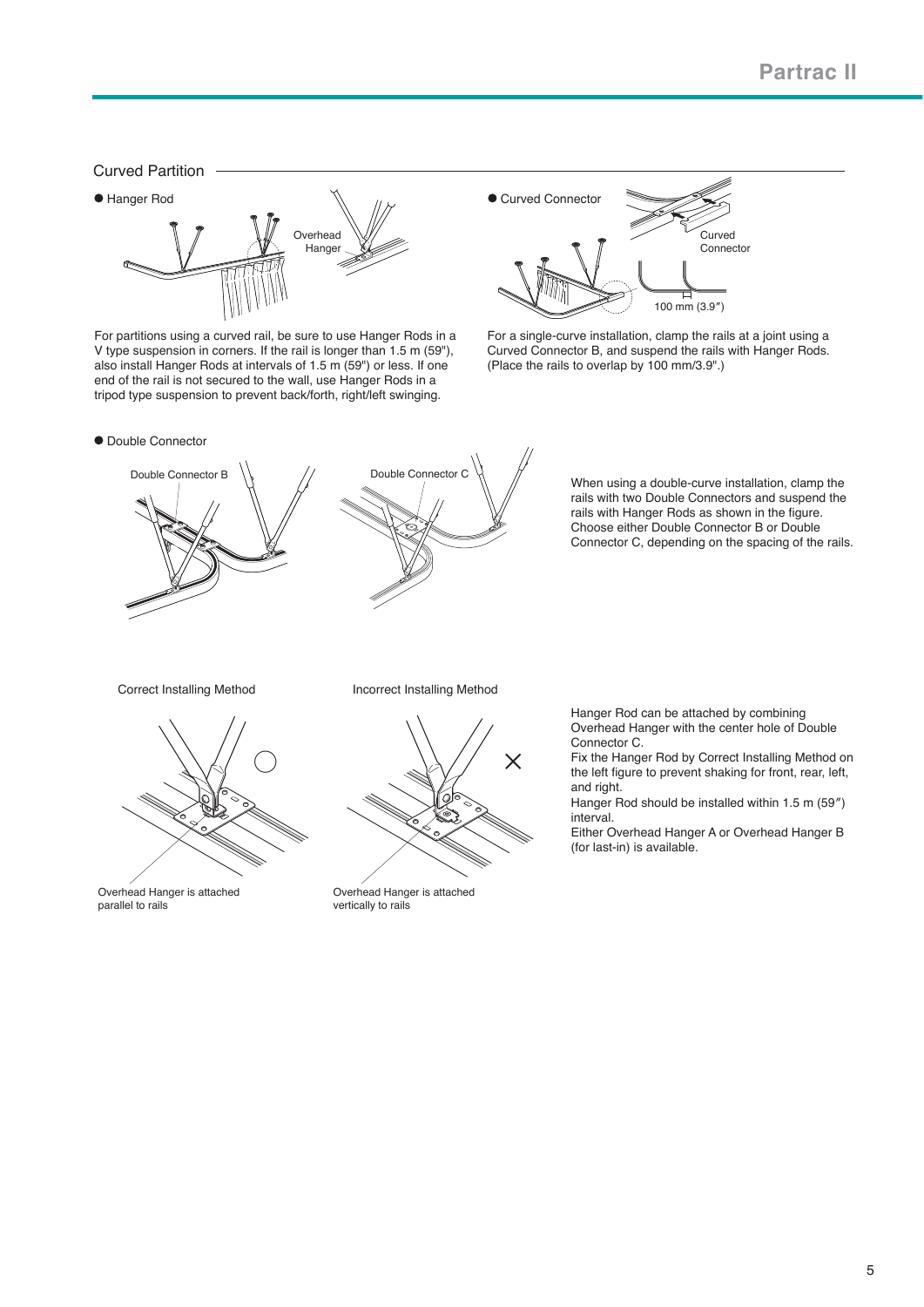### **Partrac II**

#### **Installation Dimensions**

#### Ceiling Single Bracket Ceiling Single Bracket











Double Connector C 30 mm pitch



Double Connector C 60 mm pitch



Last-in Intermediate Stop (Stop width =  $13$  mm/.51")

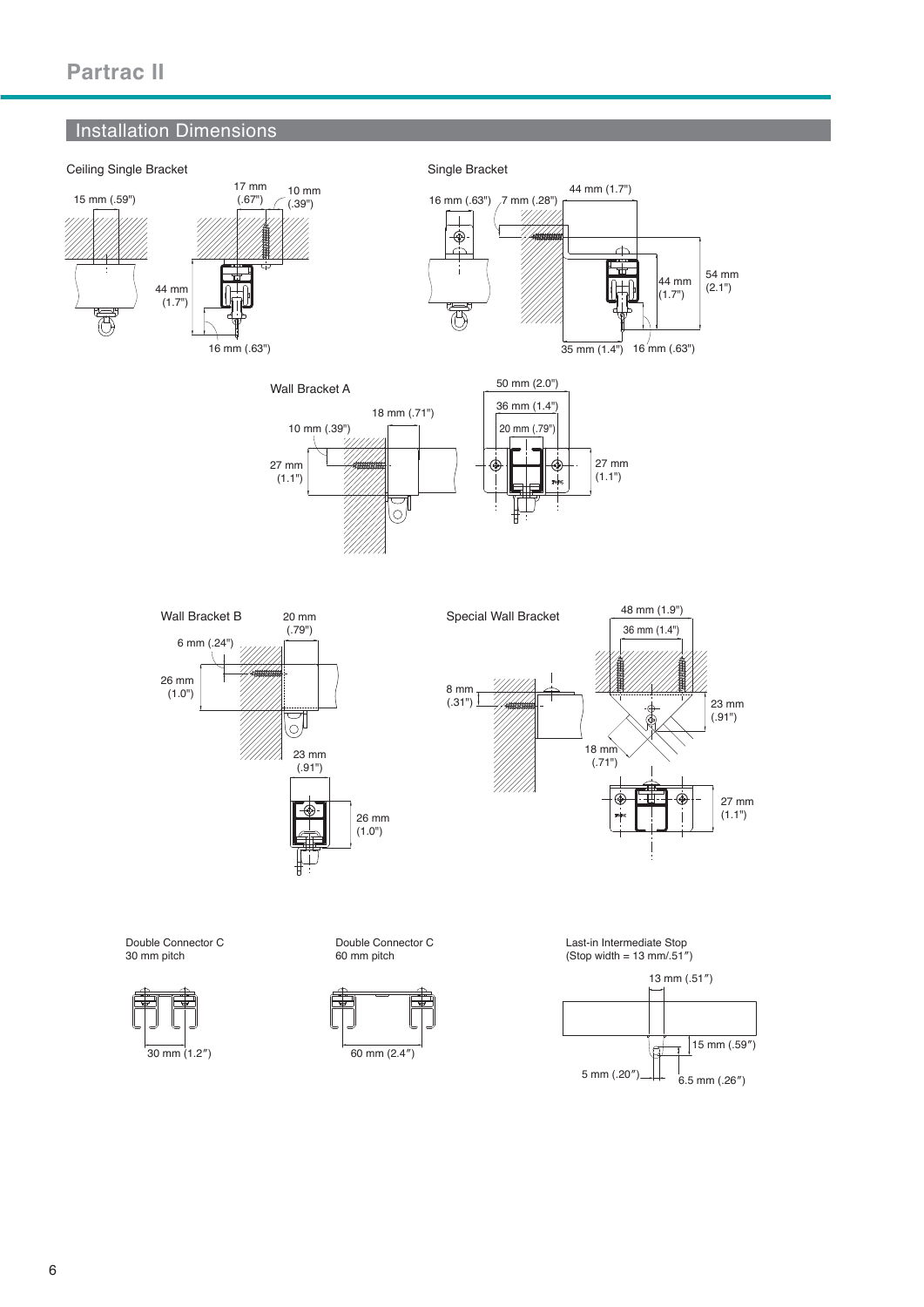

Partrac II + Overhead Hanger B

|                  | Adjustable Range          | Angle $60^\circ$ |                    | Angle $40^\circ$   |                    |  |  |
|------------------|---------------------------|------------------|--------------------|--------------------|--------------------|--|--|
|                  | <b>Minimum</b><br>Maximum | A Dimension      | <b>B</b> Dimension | A Dimension        | <b>B</b> Dimension |  |  |
|                  |                           |                  |                    |                    |                    |  |  |
| A <sub>170</sub> | 130 mm $(5.1'')$          | 129 mm $(5.1'')$ | 118 mm $(4.6")$    | 137 mm $(5.4'')$   | $81$ mm $(3.2n)$   |  |  |
|                  | 170 mm (6.7")             | 163 mm (6.4")    | 158 mm (6.2")      | 175 mm (6.9")      | 108 mm $(4.3")$    |  |  |
| A250             | 170 mm (6.7")             | 163 mm (6.4")    | 158 mm (6.2")      | 175 mm (6.9")      | 108 mm $(4.3")$    |  |  |
|                  | 250 mm (9.8")             | 233 mm (9.2")    | 238 mm (9.4")      | 250 mm (9.8")      | 163 mm $(6.4'')$   |  |  |
| A400             | 245 mm (9.6")             | 228 mm (9.0")    | 233 mm (9.2")      | 245 mm $(9.6")$    | 159 mm (6.3")      |  |  |
|                  | (16'')<br>400 mm          | 363 mm $(14")$   | 388 mm (15")       | (15'')<br>391 mm   | 265 mm (10")       |  |  |
| A700             | (16'')<br>395 mm          | 358 mm (14")     | 383 mm (15")       | (15'')<br>386 mm   | (10'')<br>262 mm   |  |  |
|                  | (28")<br>700 mm           | (24'')<br>622 mm | (27")<br>688 mm    | 673 mm<br>(27")    | (19'')<br>471 mm   |  |  |
| A1100            | (23'')<br>595 mm          | 531 mm (21")     | (23'')<br>583 mm   | (23'')<br>574 mm   | 399 mm (16")       |  |  |
|                  | $1.100$ mm<br>(43'')      | (38")<br>969 mm  | (43'')<br>1.088 mm | 1.049 mm<br>(41'') | 744 mm (29")       |  |  |
| A1600            | (33'')<br>845 mm          | 748 mm (29")     | (33'')<br>833 mm   | 809 mm<br>(32'')   | 570 mm (22")       |  |  |
|                  | 1.600 mm<br>(63'')        | 1.402 mm (55")   | 1.588 mm<br>(63'') | (60'')<br>l.519 mm | 1,086 mm (43")     |  |  |

#### Partrac II Rails





 $\overline{\mathbb{C}}$ 



|                                   | <b>Size</b>                          | Product Code |          |  |  |  |
|-----------------------------------|--------------------------------------|--------------|----------|--|--|--|
|                                   | Silver                               | White        |          |  |  |  |
| 1.82 m (72")                      | 00230027<br>00230067                 |              |          |  |  |  |
| $2.00 \text{ m}$ (79")            | 00230026<br>00230068                 |              |          |  |  |  |
| $2.50 \text{ m}$ (98")            | 00230025<br>00230069                 |              |          |  |  |  |
| $2.73 \text{ m}$ (107")           | 00230024                             | 00230070     |          |  |  |  |
| $3.00 \text{ m}$ (118")           | 00230023                             | 00230071     |          |  |  |  |
| 4.00 m (157")                     | 00230022                             | 00230072     |          |  |  |  |
| Curved Rail                       | $0.5$ m x 0.5 m (20" x 20")          | 30010594     | 30010596 |  |  |  |
| $(180 \text{ mmR}/7.1 \text{ m})$ | $1.0$ m x $1.0$ m $(39" \times 39")$ | 30010595     | 30010597 |  |  |  |